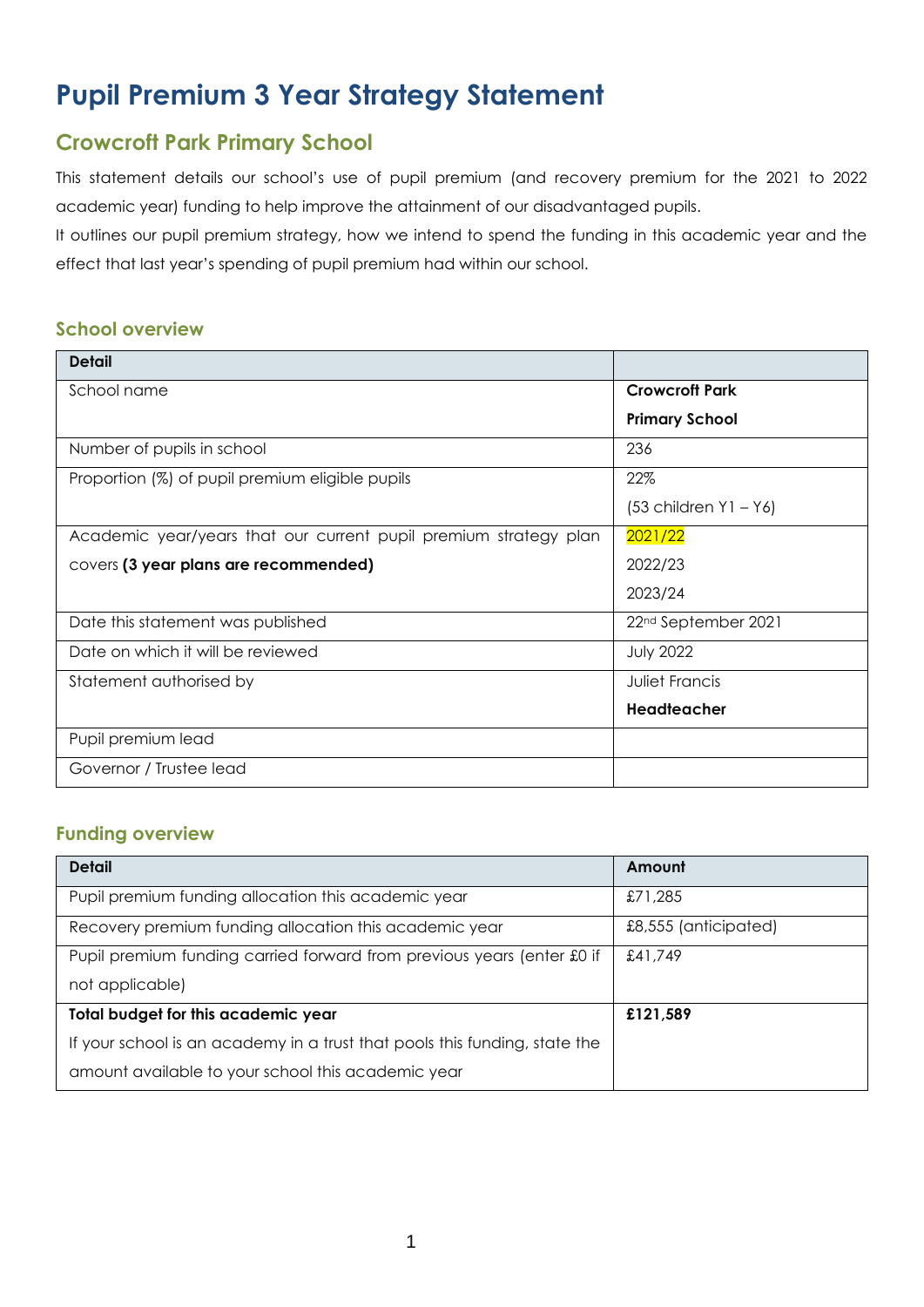# **Part A: Pupil premium strategy plan**

## **Statement of intent**

#### **Our Vision**

The Governing Body and entire staff team at Crowcroft Park believe that it is a privilege to educate and nurture the children in our school. Through the establishment of high expectations of behaviour and academic excellence the school aims to prepare children for their future at high school and for life. Our vision starts with the high expectation that all children have potential talents that require a safe learning environment where learners boldly attempt new challenges and take risks with confidence. Our educational team across the age ranges are passionate about children's literature and engendering a love of reading. We aim to provide a rich, creative and experiential sequence of learning for all children in a school environment that promotes respect and tolerance. We are proud to serve the local community within an ethos where children, staff and parents work actively in partnership to enable all children to realise their full potential.

#### **INSPIRING LEARNING, ACHIEVING TOGETHER**

#### **Our Aims**

- For children to operate as independent learners and thinkers
- To inspire a love of learning
- To provide a relevant curriculum for all
- For children to value themselves
- To foster a sense of belonging to a community

#### **Our Strategy**

We are an inclusive school, where respect is a core value. As such, we believe that it is vital for our disadvantaged and vulnerable pupils to mingle, unidentified. We have therefore deliberately chosen an approach in which those disadvantaged pupils who are eligible for the Pupil Premium Grant, access an inclusive, broad and balanced curriculum alongside their peers. Our strategy focuses on the development of an effective and financially sustainable staffing structure, and the recruitment, deployment and continuous professional development of exceptional educators – leaders, teachers and teaching assistants. We adopt evidence-based pedagogies and resources, which enable us to provide an outstanding standard of education for all pupils through: quality-first whole class teaching approaches, and high-impact targeted interventions, alongside wider pastoral strategies for those eligible for the Pupil Premium Grant.

#### **Our intentions**

We aim to improve the educational outcomes for our disadvantaged pupils; close the attainment gap between them and their peers; and ensure that they are extremely well prepared for the next stage in their education and their future lives as British citizens. In this way, we are addressing social disadvantage at our inner-city school.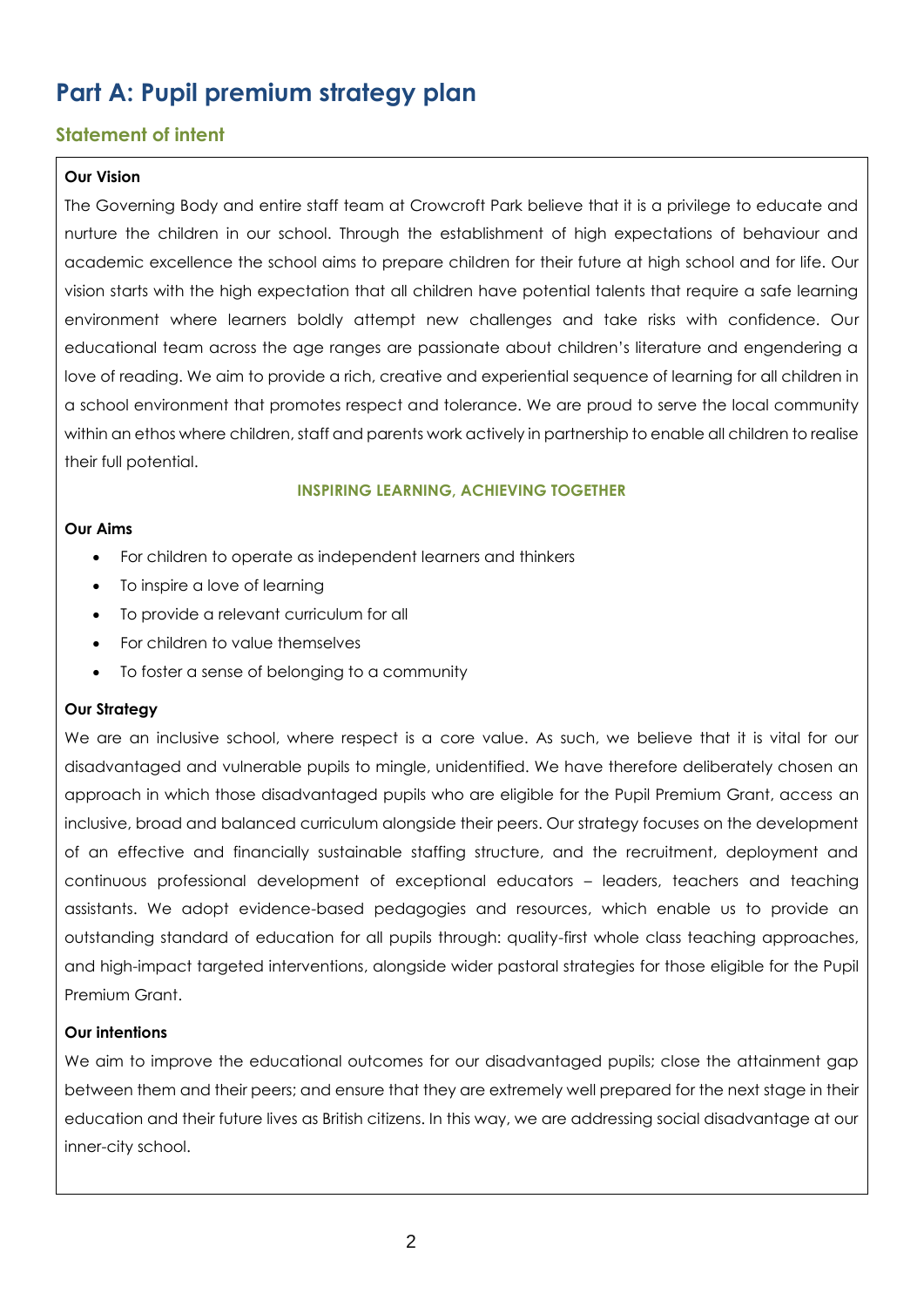# **Challenges**

This details the key challenges to achievement that we have identified among our disadvantaged pupils.

| Challenge      | <b>Detail of challenge</b>                                                                         |
|----------------|----------------------------------------------------------------------------------------------------|
| number         |                                                                                                    |
|                | Language                                                                                           |
|                | Many of our children (90% - quintile 1, highest) have English as an additional language            |
|                | (EAL). In addition, some of our families do not have the resources required to provide a           |
|                | broad and rich experience of life beyond school.                                                   |
|                | IMPACT: Children may not hear models of standard spoken English in the home and may                |
|                | not have the 'cultural capital' required to build a wide vocabulary. Language barriers             |
|                | make Reading challenging and hinder pupils from accessing the full curriculum.                     |
|                | Language barriers also make it more difficult for families to be identified as PPG.                |
|                |                                                                                                    |
| $\overline{2}$ | <b>Housing &amp; Family Size</b>                                                                   |
|                | Due to the inner-city location of our school and housing crisis across Manchester, some            |
|                | of our families who are eligible for the Pupil Premium funding live in houses that are over-       |
|                | crowded.                                                                                           |
|                | IMPACT: Pupils may not have quiet spaces to learn or to sleep. Parents may not have the            |
|                | time or resources to support several children within a family. The impact of these issues          |
|                | were particularly significant during lockdown -especially for younger pupils. These pupils         |
|                | may find it harder to keep up with their peers.                                                    |
|                |                                                                                                    |
| 3              | <b>Mobility</b>                                                                                    |
|                | Pupil stability at our school is low (75% - quintile 4, low) and mobility is increasing over time. |
|                | IMPACT: Families may not have had access to all of the services that they require, and             |
|                | may not be fully integrated within the community. Pupils may have missed some time in              |
|                | education, or been educated in different systems. As a result, solid foundations in                |
|                | learning and essential early intervention may have been missed.                                    |
|                |                                                                                                    |
| 4              | <b>SEND</b>                                                                                        |
|                | % of our pupils who are eligible for the Pupil Premium Grant, also have an identified              |
|                | Special Educational Need or Disability.                                                            |
|                | IMPACT: These pupils face all of the barriers above with the challenges of their SEND need         |
|                | in addition.                                                                                       |
|                |                                                                                                    |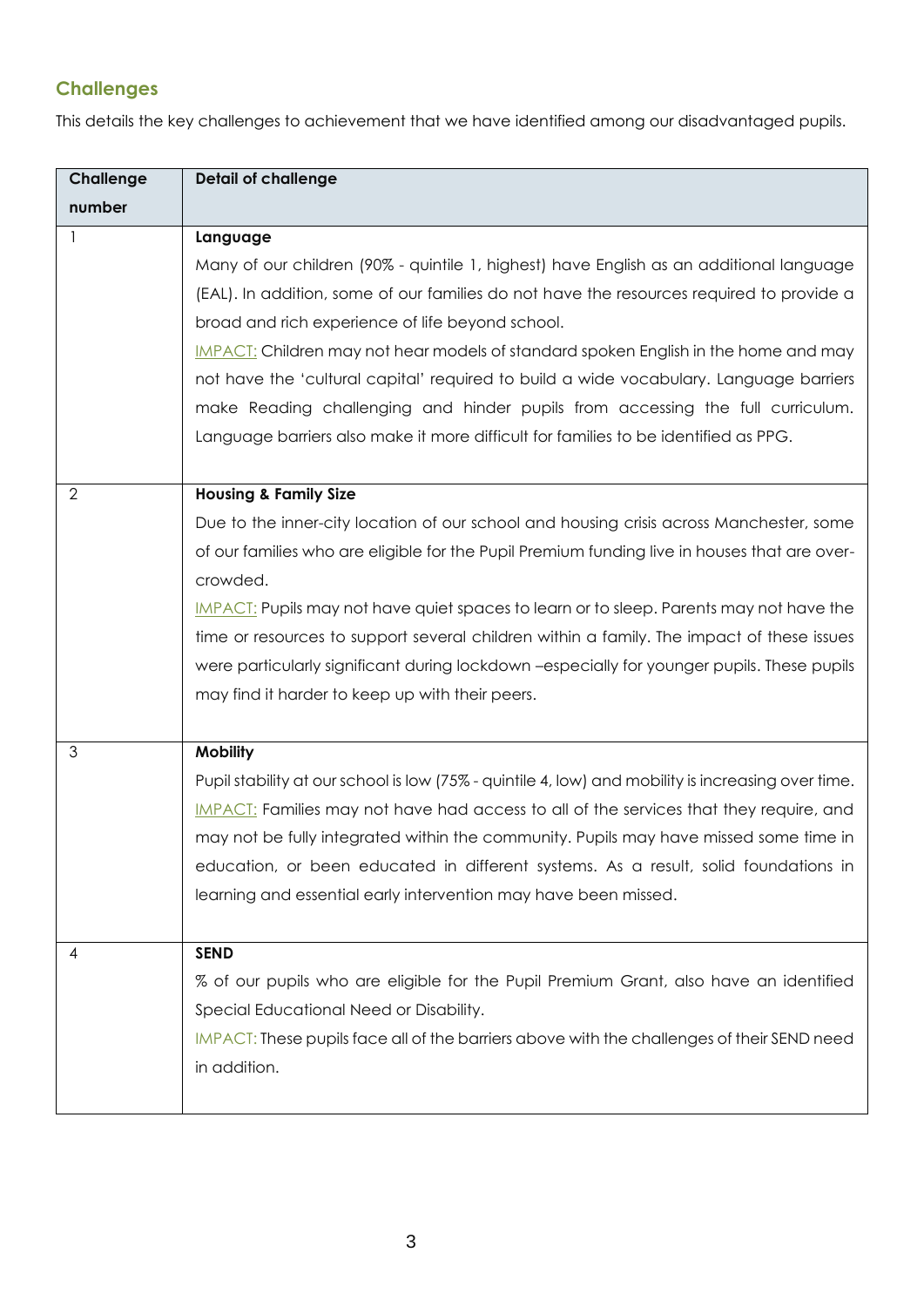## **Intended outcomes**

This explains the outcomes we are aiming for **by the end of our current strategy plan**, and how we will measure whether they have been achieved.

| <b>Intended outcome</b>                             | <b>Success criteria</b>                                    |  |
|-----------------------------------------------------|------------------------------------------------------------|--|
| For our disadvantaged pupils to have the            | All PPG eligible children are screened for<br>$\bullet$    |  |
| same broad vocabulary, effective English            | language acquisition using WellComm EYFS or                |  |
| language structures, and confidence in              | WellComm Primary in the autumn term (or first              |  |
| communication as their non-disadvantaged            | term of their arrival).                                    |  |
| peers.                                              | All those PPG pupils identified to be working              |  |
|                                                     | below age-related expectations in language                 |  |
| <b>EEF evidence base:</b>                           | receive effective intervention.                            |  |
| Oral language interventions                         | All those PPG pupils who do not make expected<br>$\bullet$ |  |
| +5 months progress                                  | language progress through quality first teaching           |  |
| (esp. for younger and disadvantaged pupils, text-   | and WellComm intervention are referred for                 |  |
| led interventions and delivery by trained TAs)      | SALT intervention (SEND register).                         |  |
|                                                     | Language-friendly pedagogies are embedded<br>$\bullet$     |  |
| Early years interventions                           | the whole school:<br>environments,<br>across               |  |
| +5 months progress                                  | pedagogies and curriculum.                                 |  |
| (esp. for children from low income families and     | Every disadvantaged pupil has at least one                 |  |
| when delivered by trained adults who interact with  | significant, purposeful and relevant opportunity           |  |
| children)                                           | to communicate through spoken word to a                    |  |
|                                                     | wider or external audience each year.                      |  |
|                                                     |                                                            |  |
| For our disadvantaged pupils to learn to read       | Disadvantaged pupils make expected progress<br>$\bullet$   |  |
| quickly and early, and to make excellent            | through the school's phonics program and to                |  |
| progress in Reading in order that they can          | receive additional intervention if they are at risk        |  |
| access the full curriculum and be ready for the     | of falling behind.                                         |  |
| next stage of learning.                             | 100% of disadvantaged pupils pass the Year 1               |  |
|                                                     | phonics screening test.                                    |  |
| <b>EEF evidence base:</b>                           | Disadvantaged children receive<br>targeted<br>$\bullet$    |  |
| Reading comprehension strategies                    | interventions in Reading through daily 1:1                 |  |
| +6 months progress                                  | reading opportunities and pre-teach sessions.              |  |
| (esp. for upper primary pupils)                     | Disadvantaged pupils have free access to a<br>$\bullet$    |  |
|                                                     | wide variety of high-quality and inspiring books.          |  |
| Phonics                                             | Disadvantaged pupils have a positive progress<br>$\bullet$ |  |
| +4 months progress                                  | score that is at least equal to their non-                 |  |
| (esp. for younger pupils as part of a rich literacy | disadvantaged peers.                                       |  |
| environment, delivered by qualified teachers)       |                                                            |  |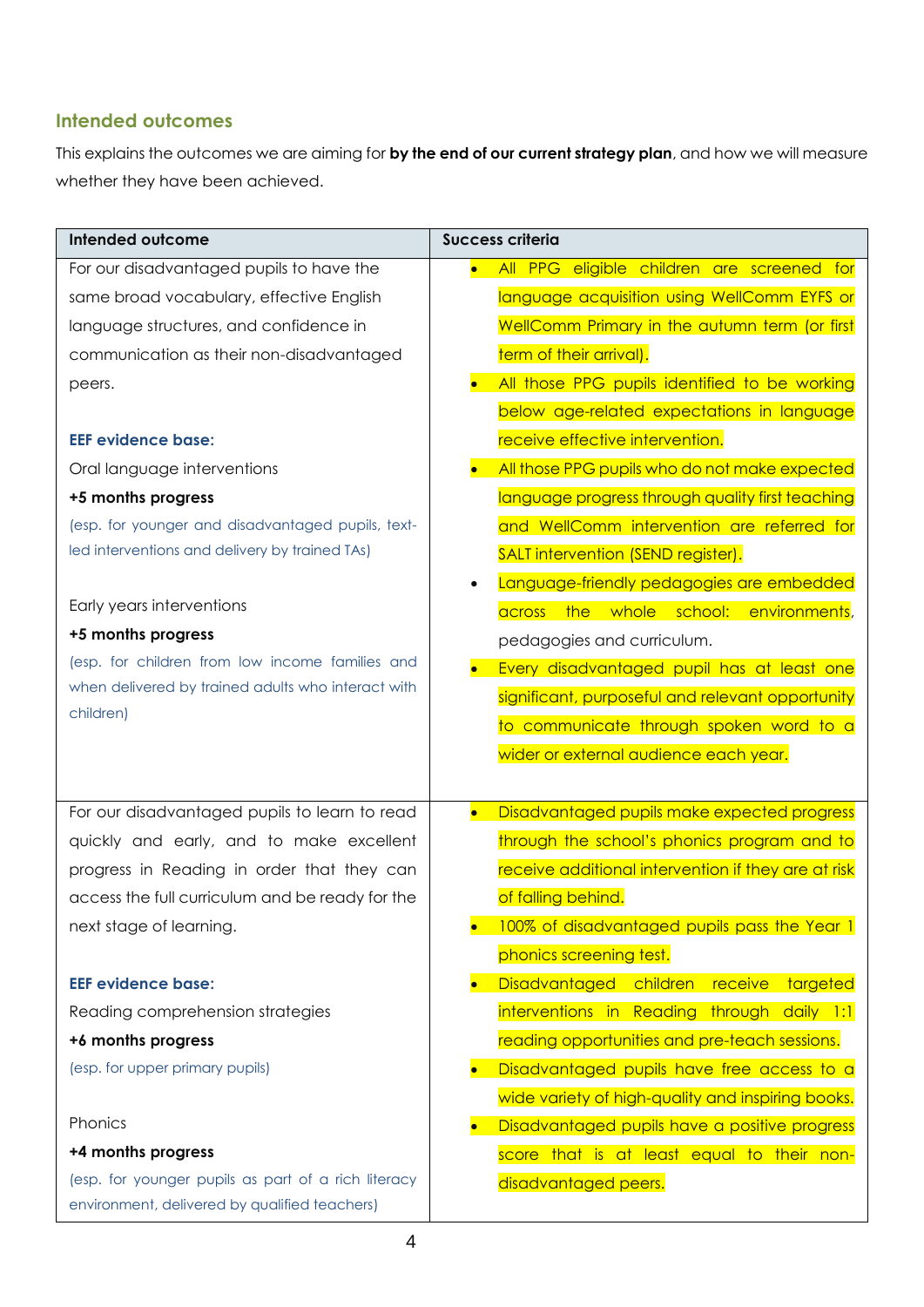| Within-class attainment grouping                                                  | No gap in attainment within Reading exists<br>$\bullet$     |
|-----------------------------------------------------------------------------------|-------------------------------------------------------------|
| +3 months progress                                                                | between disadvantaged pupils and their non-                 |
| (esp. for middle and high attaining pupils)                                       | disadvantaged peers.                                        |
|                                                                                   | The great majority of disadvantaged pupils                  |
|                                                                                   | <b>leave</b><br>Y6<br>with<br>the<br>qualifications<br>that |
|                                                                                   | demonstrate their ability to access the Y7                  |
|                                                                                   | curriculum (ARE+ in Reading).                               |
|                                                                                   |                                                             |
| For our disadvantaged pupils who are at risk of                                   | All families know about and understand the<br>$\bullet$     |
| falling behind to be identified early and                                         | Pupil Premium grant, the school's approach to               |
| accurately in order for their needs to be met.                                    | SEND, and where to go for support.                          |
|                                                                                   | All eligible families are identified for the PPG            |
| <b>EEF evidence base:</b>                                                         | grant and the proportion of identified PPG                  |
| Small group tuition                                                               | children is above average, in line with our local           |
| + 4 months progress                                                               | and pupil deprivation indicators (Q5 - highest).            |
| (esp. for groups of 2 or 3 – no bigger than 6)                                    | Rigorous data tracking and SEND identification<br>$\bullet$ |
|                                                                                   | systems guarantee that pupils at risk of falling            |
| One to one tuition                                                                | behind are identified quickly.                              |
| +5 months progress                                                                | Effective staffing structures enable<br>timely              |
| (esp. in short (30 mins), regular (3-5 times a week)                              | delivery of high-quality targeted intervention for          |
| sessions over a fixed time period $(6 - 12$ weeks).                               | all those that require it.                                  |
| Explicit links must be made to classroom teaching.<br>Delivery by trained adults) |                                                             |
|                                                                                   |                                                             |
| For our disadvantaged pupils to have access                                       | All disadvantaged pupils have free access to a              |
| to a wide range of educational resources and                                      | published 'Crowcroft Park Journey' enrichment               |
| a broad and exciting range of experiences, to                                     | program.                                                    |
| provide them with cultural capital.                                               | A broad, exciting and relevant, thematic<br>$\bullet$       |
|                                                                                   | curriculum is embedded across all year groups.              |
| <b>EEF evidence base:</b>                                                         |                                                             |
| Outdoor adventure learning                                                        |                                                             |
| +4 months progress                                                                |                                                             |
| (esp. for vulnerable and older pupils)                                            |                                                             |
|                                                                                   |                                                             |
| Sports participation                                                              |                                                             |
| +2 months progress                                                                |                                                             |
| (esp. when combined with maths)                                                   |                                                             |
|                                                                                   |                                                             |
| Arts participation                                                                |                                                             |
| +2 months progress                                                                |                                                             |
| (esp. for younger and disadvantaged pupils)                                       |                                                             |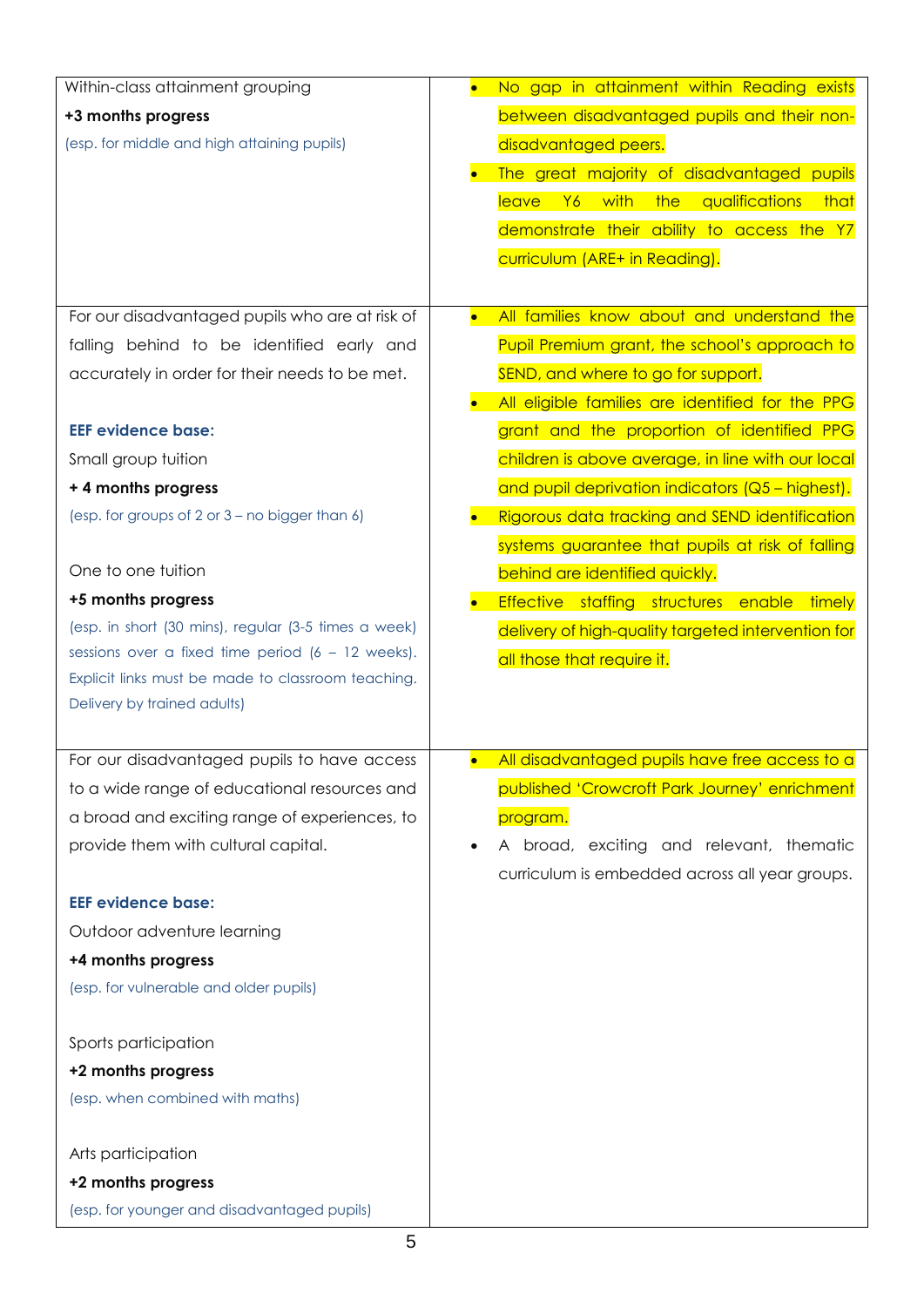| For all Crowcroft Park pupils to be skilled and         | Behaviour for learning across all year groups is<br>$\bullet$                                   |  |  |
|---------------------------------------------------------|-------------------------------------------------------------------------------------------------|--|--|
| ambitious learners who know their next steps            | exceptional<br>(even<br>when<br>children<br>are                                                 |  |  |
| and how to get there.                                   | independent or in unstructured activity).                                                       |  |  |
|                                                         | All children with an identified behaviour need                                                  |  |  |
| <b>EEF evidence base:</b>                               | receive targeted intervention and/or SEMH                                                       |  |  |
| Feedback                                                | identification and provision.                                                                   |  |  |
| +8 months progress                                      | Feedback and AfL is an outstanding feature of                                                   |  |  |
| (esp. in core subjects)                                 | all teaching.                                                                                   |  |  |
| Metacognition and self-regulation<br>+7 months progress | In discussion, children know what they need to<br>learn next and which tools might support them |  |  |
| (esp. for lower achieving and older pupils)             | to be successful.<br>Teaching staff report feeling confident in                                 |  |  |
| Mastery learning                                        | mastery and metacognitive strategies and                                                        |  |  |
| +5 months progress                                      | demonstrate high levels of skill.                                                               |  |  |
| (esp. for low attaining pupils, short-term intervention |                                                                                                 |  |  |
| and challenging concepts)                               |                                                                                                 |  |  |
| Social and emotional learning                           |                                                                                                 |  |  |
| +4 months progress                                      |                                                                                                 |  |  |
| (esp. when embedded in routine practices)               |                                                                                                 |  |  |
| <b>Behaviour interventions</b>                          |                                                                                                 |  |  |
| +3 months progress                                      |                                                                                                 |  |  |
| (esp. as a targeted intervention alongside parental     |                                                                                                 |  |  |
| engagement)                                             |                                                                                                 |  |  |
|                                                         |                                                                                                 |  |  |
|                                                         |                                                                                                 |  |  |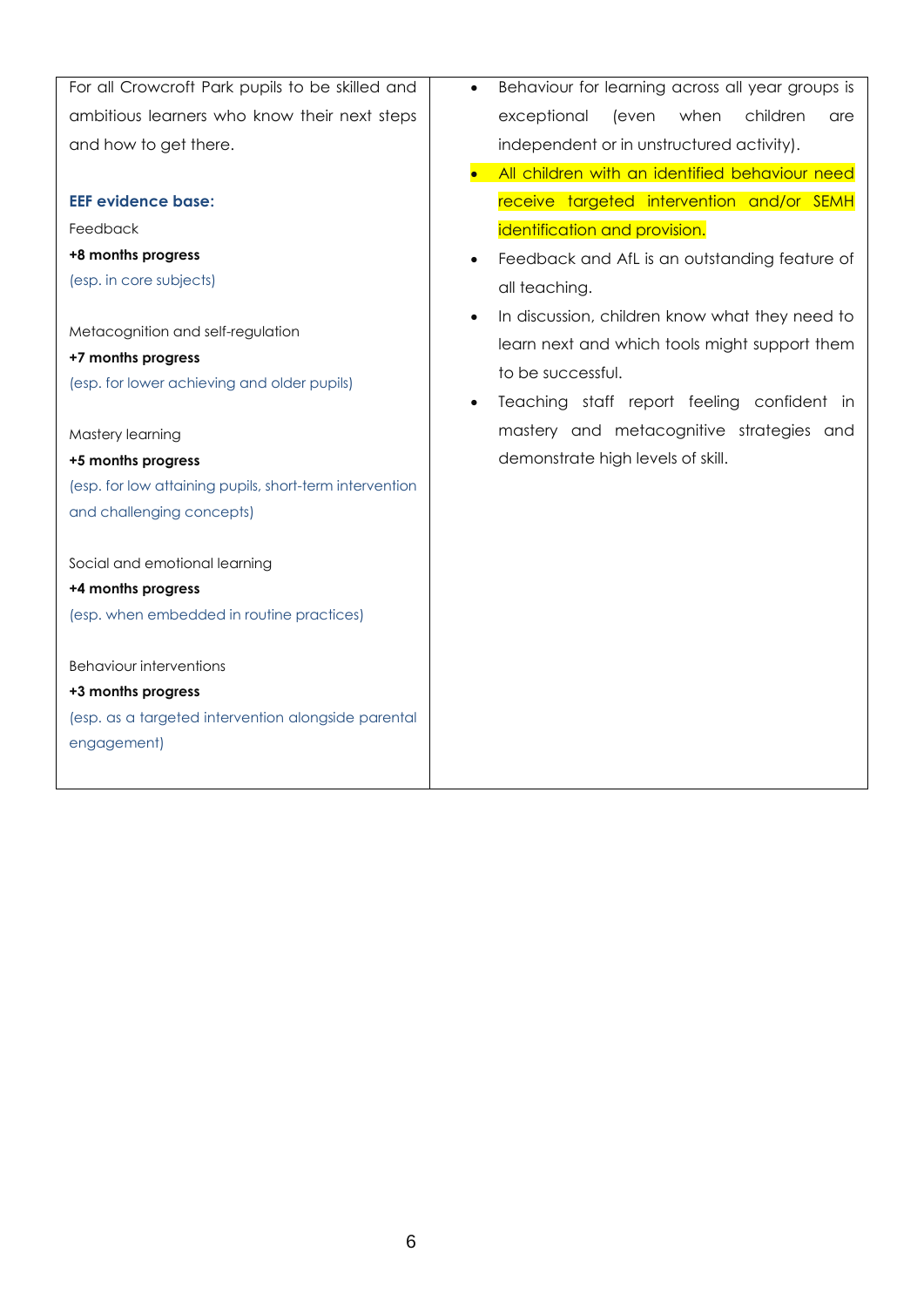## **Activity in this academic year**

This details how we intend to spend our pupil premium (and recovery premium funding) **this academic year** to address the challenges listed above.

#### **Teaching**

Budgeted cost: **£55,449**

| <b>Activity</b>                          | <b>Evidence that supports this</b> | Challenge number(s) |
|------------------------------------------|------------------------------------|---------------------|
|                                          | approach                           | addressed           |
| Effective use of TAs:                    | Within-class attainment            | 1234                |
| Allocate classroom TAs to deliver split- | groupings                          |                     |
| provision in the mornings.               |                                    |                     |
| £37,050 (x3 TAs recruited)               |                                    |                     |
| Phonics:                                 | Phonics                            | $\mathcal{S}$       |
| CPD £3,674                               |                                    |                     |
| Resourcing £7,375                        |                                    |                     |
| Reading Comprehension CPD £2,000         | Reading comprehension              | 1 <sup>3</sup>      |
| Resourcing £2,350                        | strategies                         |                     |
| EYFS:                                    | Oral language                      | 1234                |
| CPD £3,000                               | interventions                      |                     |
|                                          | Feedback                           |                     |

#### **Targeted academic support**

## Budgeted cost: **£66,140**

| <b>Activity</b>                                   | Evidence that<br>supports | Challenge number(s) |
|---------------------------------------------------|---------------------------|---------------------|
|                                                   | this approach             | addressed           |
| Wellcomm screening and intervention:              | Oral language             | 134                 |
| 1x TA3 £24,700                                    | interventions             |                     |
| Resources £300                                    | Early years interventions |                     |
| Dedicated TAs to be trained to deliver            |                           |                     |
| WellComm EYFS.                                    |                           |                     |
| All EYFS children to be screened and<br>$\bullet$ |                           |                     |
| intervention (through WellComm or                 |                           |                     |
| SALT) delivered for those working                 |                           |                     |
| below ARE.                                        |                           |                     |
| Embed language-friendly<br>$\bullet$              |                           |                     |
| environments.                                     |                           |                     |
| Create calendar of KS2                            |                           |                     |
| communication opportunities as sub-               |                           |                     |
| set of 'Crowcroft Park Experience'.               |                           |                     |